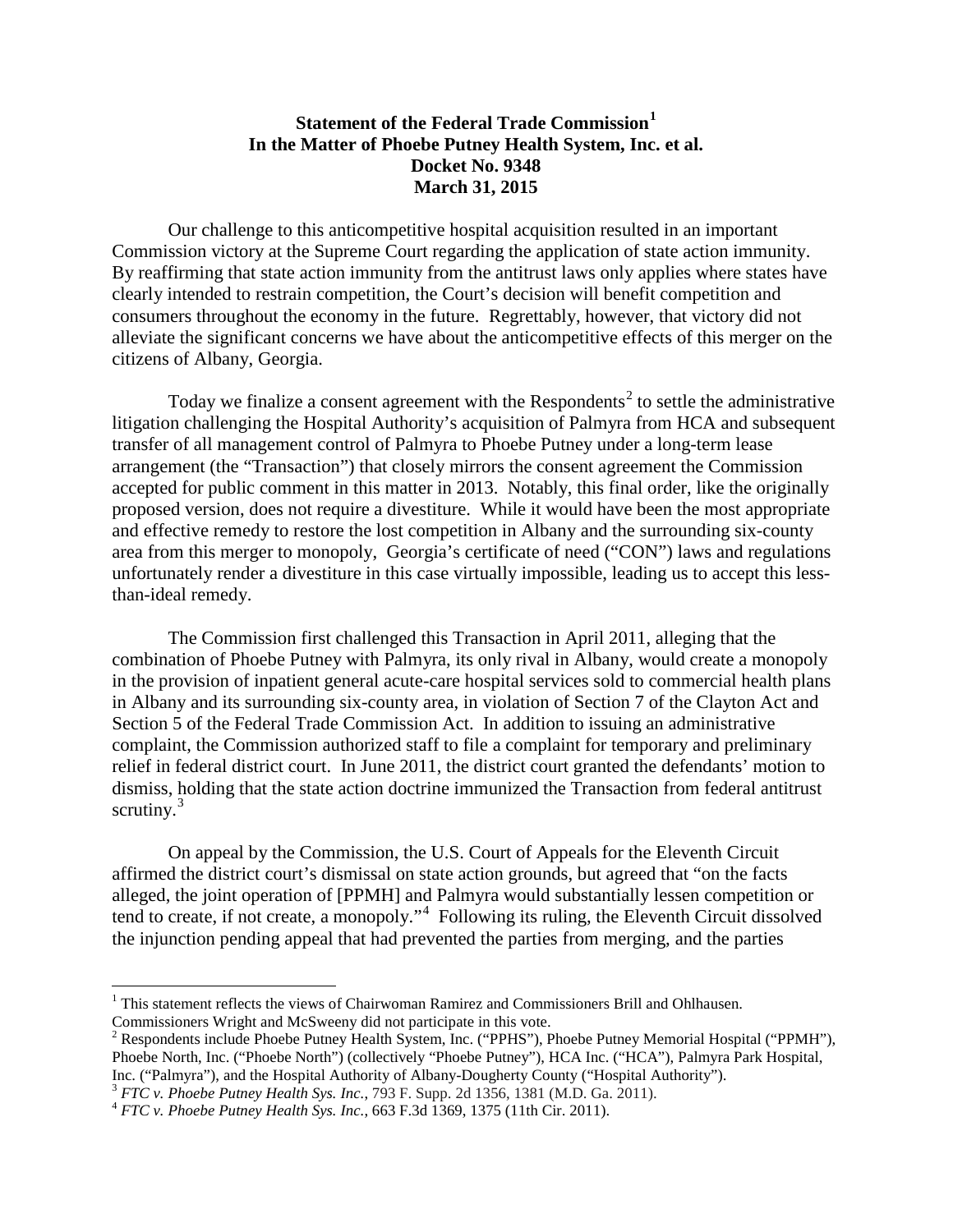consummated the Transaction in December 2011. The Commission filed a petition for certiorari, which the Supreme Court granted in June 2012.

In defending the challenged transaction, Respondents argued that the manner in which it was structured—whereby the Hospital Authority took title to Palmyra and then turned operational control over to PPHS—rendered it immune from the federal antitrust laws under the state action doctrine. Respondents contended that since the legislature gave hospital authorities broad general corporate powers, including the power to acquire hospitals, the challenged conduct was a foreseeable result of the law.

In February 2013, a unanimous Supreme Court ruled in favor of the Commission and reversed the dismissal of the complaint, holding that the state action doctrine did not bar the Commission from taking action.<sup>[5](#page-1-0)</sup> Notably, the Court found that Respondents' interpretation of the state action doctrine was overbroad and inconsistent with the principle that "state-action immunity is disfavored."<sup>[6](#page-1-1)</sup> We thereafter determined to proceed with the administrative action that had been stayed pending the collateral federal court appeals.

In August 2013, although we still had reason to believe the transaction created an unlawful monopoly, the Commission accepted for public comment a proposed non-structural remedy in light of the apparent unavailability of a practical and meaningful structural remedy. In particular, we provisionally accepted the consent based on an understanding that Georgia's CON laws likely would have prevented a divestiture of hospital assets, even assuming a finding of liability following a full merits trial and appeal.

In September 2014, we withdrew our provisional acceptance of the 2013 consent agreement in response to new information received, including through public comments, suggesting that the CON laws might not bar a structural remedy. Additionally, in March 2014, North Albany Medical Center, LLC ("North Albany"), a then newly formed health care entity, expressed an interest in acquiring Palmyra and operating it as a competing general acute-care hospital, believing it could do so consistent with Georgia's CON laws. Seeking clarification on whether those laws would impede such an acquisition, North Albany filed a "request for determination" with the Georgia Department of Community Health ("DCH") on the issue. DCH staff issued an initial determination in June 2014 finding, among other things, that "returning Phoebe North to its status as a separately licensed . . . hospital for divestiture would not require a prior CON review and approval."<sup>[7](#page-1-2)</sup> The initial DCH staff determination was on appeal when we withdrew acceptance of the consent agreement. We believed that allowing the administrative

<span id="page-1-1"></span><span id="page-1-0"></span> $5$  *FTC v. Phoebe Putney Health Sys. Inc.*, 133 S. Ct. 1003, 1011 (2013).<br><sup>6</sup> *Id.* at 1010 (citing *FTC v. Ticor Title Ins. Co.*, 504 U.S. 621, 636 (1992)). The Supreme Court reiterated this principle in its recent *North Carolina Dental* decision, in which the Court affirmed the Commission's ruling that state regulatory boards comprised of individuals participating in the market they are regulating must demonstrate active supervision by the state to enjoy state action immunity. *See N.C. State Bd. of Dental Exam'rs v. FTC*, No. 13- 534, slip op. at 7 (U.S. Feb. 25, 2015) ("[G]iven the fundamental national values of free enterprise and economic competition that are embodied in the federal antitrust laws, 'state action immunity is disfavored, much as are repeals by implication.'") (citations omitted).

<span id="page-1-2"></span><sup>&</sup>lt;sup>7</sup> See Letter from Matthew Jarrad, Deputy Division Chief/Health Planning Dir., Healthcare Facility Regulation Div., Ga. Dep't of Cmty. Health, to G. Edward Alexander, President and CEO, North Albany Medical Ctr. 4 (June 3, 2014).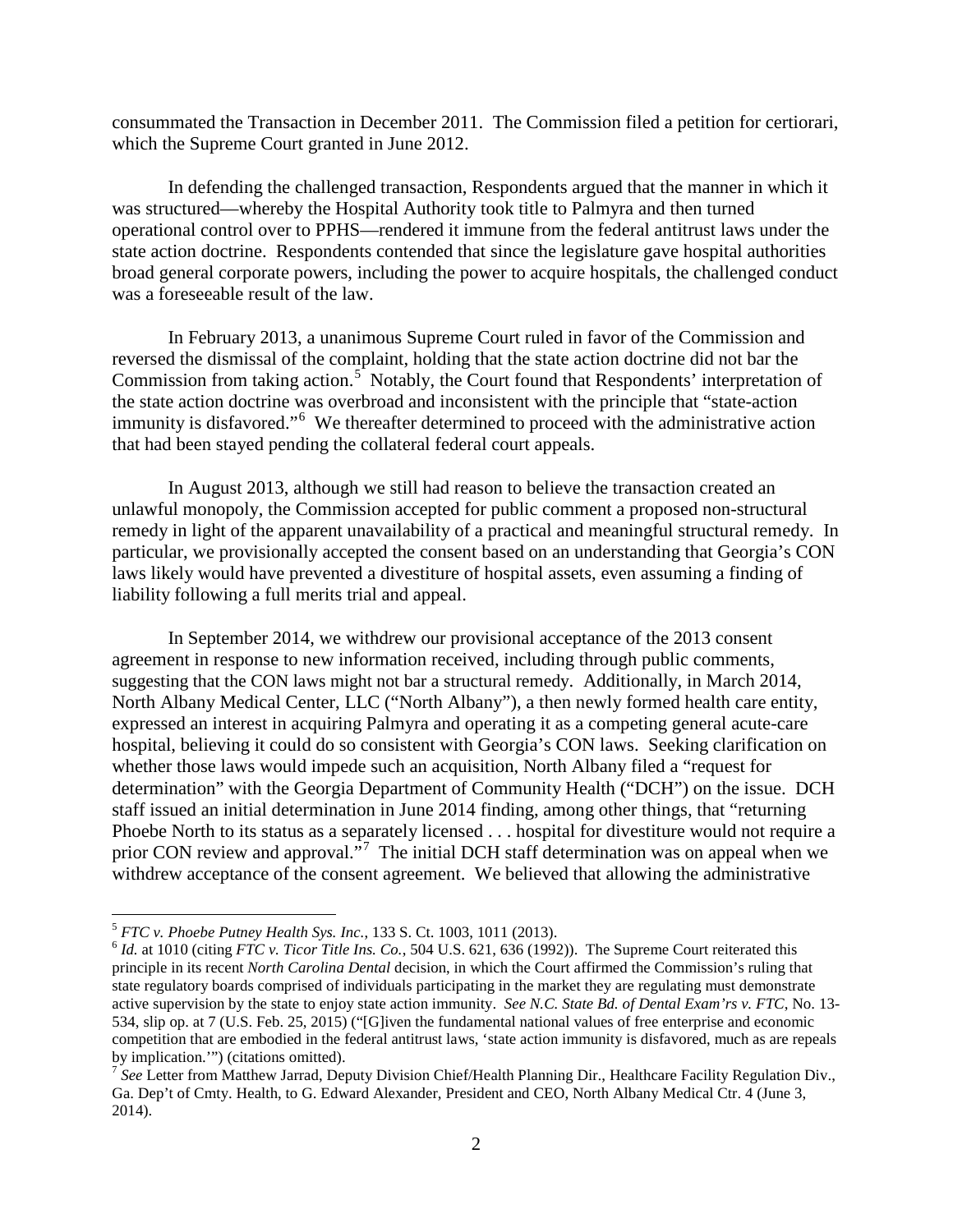and DCH proceedings to continue in parallel would avoid further delay in restoring competition to Albany if the Commission found liability on the merits and DCH determined that Georgia CON laws would not bar divestiture.

Unfortunately, developments occurring since we returned this matter to administrative litigation now appear to preclude structural relief. In October 2014, following review of the June DCH staff determination, a DCH Hearing Officer issued a written finding that the CON laws would apply to the proposed sale of Phoebe North. Shortly after this ruling, DCH Commissioner Clyde L. Reese III, who would have decided any appeal from the Hearing Officer's ruling, stated publicly that he was "in full support of and in agreement with the Hearing Officer decision."<sup>[8](#page-2-0)</sup> Neither North Albany nor DCH staff chose to appeal the decision, rendering the Hearing Officer's ruling final.

While we continue to have reason to believe that Phoebe Putney's acquisition of Palmyra violated Section 7 of the Clayton Act and Section 5 of the FTC Act, any relief attempting to restore the competition lost as a result of the merger is precluded by Georgia's strict CON requirements. Specifically, the fact that the Albany region is deemed "over-bedded" makes it unlikely that any divestiture buyer could obtain the necessary CON approval to operate an independent hospital. Indeed, the Hearing Officer's ruling effectively ensures any prospective buyer intending to operate a competing hospital would have to endure a lengthy legal battle with, at best, an uncertain outcome. Thus, divestiture—the Commission's preferred remedy to restore competition—is simply unavailable.

In light of these developments, we believe it is unlikely that continuing with the administrative proceeding, even after a finding of liability, would yield a substantially different outcome than is available through this consent. For this reason, we now make final the consent agreement settling the administrative litigation in this matter.

Under the final consent agreement, Phoebe Putney and the Hospital Authority will be required to give the FTC prior notice of certain future transactions and will be barred from opposing certain applications by potential competitors seeking state certification to enter local health care markets. The order also includes a stipulation by Phoebe Putney and the Hospital Authority that the Transaction was anticompetitive.

The outcome in this case underscores the importance of obtaining preliminary injunctive relief prior to the consummation of a transaction. By maintaining the status quo, injunctive relief prevents the possibility of competitive harm—sometimes, as in this case, irremediable harm from occurring during the Commission's administrative proceedings and any appeals. Moreover, this case also illustrates how state CON laws, despite their original and laudable goal of reducing health care facility costs, often act as a barrier to entry to the detriment of competition and healthcare consumers.<sup>[9](#page-2-1)</sup>

<span id="page-2-0"></span><sup>&</sup>lt;sup>8</sup> See Complaint Counsel's Memorandum Relating to Respondent's Unopposed Motion for Temporary Stay, Ex. 1, *Georgia Health Commissioner Agrees Certificate Needed For Phoebe Putney Breakup*, MLEX MARKET INSIGHT, Oct. 8, 2014, *In re Phoebe Putney Health System, Inc.*, Docket No. 9348. <sup>9</sup> The Commission has long advocated that states consider the costs that CON laws may impose on consumers. *See,* 

<span id="page-2-1"></span>*e.g.*, Joint Statement of the Antitrust Division of the U.S. Department of Justice and the Federal Trade Commission